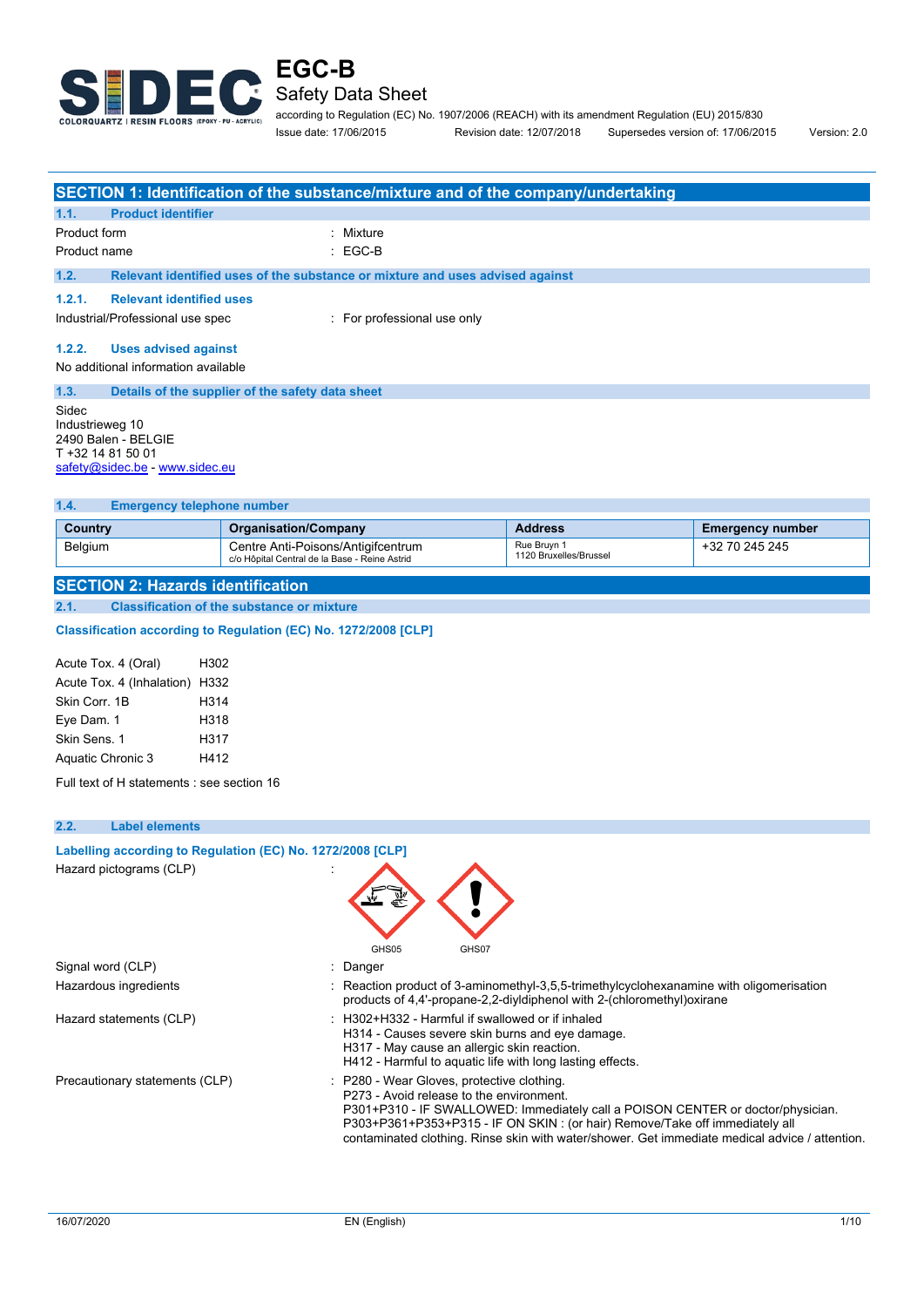## Safety Data Sheet

according to Regulation (EC) No. 1907/2006 (REACH) with its amendment Regulation (EU) 2015/830

#### **2.3. Other hazards**

Adverse physicochemical, human health and environmental effects

: Harmful if swallowed. Causes severe skin burns and eye damage. May cause an allergic skin reaction. Harmful to aquatic life with long lasting effects.

#### **SECTION 3: Composition/information on ingredients**

#### **3.1. Substances**

Not applicable

#### **3.2. Mixtures**

| <b>Name</b>                                                                                                                                                          | <b>Product identifier</b>                                                                               | $\frac{9}{6}$ | <b>Classification according to</b><br><b>Regulation (EC) No.</b><br>1272/2008 [CLP]                              |
|----------------------------------------------------------------------------------------------------------------------------------------------------------------------|---------------------------------------------------------------------------------------------------------|---------------|------------------------------------------------------------------------------------------------------------------|
| Benzylic alcohol                                                                                                                                                     | (CAS-No.) 100-51-6<br>(EC-No.) 202-859-9<br>(EC Index-No.) 603-057-00-5<br>(REACH-no) 01-2119492630-38  | $25 - 50$     | Acute Tox. 4 (Oral), H302<br>Acute Tox. 4 (Inhalation:dust, mist),<br>H332                                       |
| 3-aminomethyl-3,5,5-trimethylcyclohexylamine                                                                                                                         | (CAS-No.) 2855-13-2<br>(EC-No.) 220-666-8<br>(EC Index-No.) 612-067-00-9<br>(REACH-no) 01-2119514687-32 | $25 - 50$     | Acute Tox. 4 (Oral), H302<br>Acute Tox. 4 (Dermal), H312<br><b>Skin Sens. 1. H317</b><br>Aquatic Chronic 3, H412 |
| Reaction product of 3-aminomethyl-3,5,5-<br>trimethylcyclohexanamine with oligomerisation products of<br>4.4'-propane-2.2-dividiphenol with 2-(chloromethyl) oxirane | (CAS-No.) 38294-64-3<br>(EC-No.) 500-101-4<br>(REACH-no) 01-2119965165-33                               | $25 - 50$     | Skin Corr. 1B. H314<br><b>Skin Sens. 1. H317</b><br>Aquatic Chronic 3, H412                                      |

Full text of H-statements: see section 16

| <b>SECTION 4: First aid measures</b>                                |                                                                                                                                                                                                                                                                                                                                                                                                                                                                             |  |
|---------------------------------------------------------------------|-----------------------------------------------------------------------------------------------------------------------------------------------------------------------------------------------------------------------------------------------------------------------------------------------------------------------------------------------------------------------------------------------------------------------------------------------------------------------------|--|
| <b>Description of first aid measures</b><br>4.1.                    |                                                                                                                                                                                                                                                                                                                                                                                                                                                                             |  |
| First-aid measures general                                          | Call a physician immediately.                                                                                                                                                                                                                                                                                                                                                                                                                                               |  |
| First-aid measures after inhalation                                 | Immediately call a POISON CENTER/doctor. Remove person to fresh air and keep comfortable<br>for breathing. Give oxygen or artificial respiration if necessary. Do not apply mouth-to-mouth<br>resuscitation. If unconscious place in recovery position and seek medical advice. Loosen tight<br>clothing such as a collar, tie, belt or waistband. symptoms may be delayed.                                                                                                 |  |
| First-aid measures after skin contact                               | Call a physician immediately. Wash with plenty of water/ Remove clothing while washing.<br>Rinse immediately with plenty of water for 15 minutes. Wash clothing before re-using.<br>Thoroughly clean shoes before re-using.                                                                                                                                                                                                                                                 |  |
| First-aid measures after eye contact                                | Irrigate copiously with clean, fresh water for at least 15 minutes, holding the eyelids apart.<br>Remove contact lenses, if present and easy to do. Continue rinsing. Immediately call a<br>POISON CENTER/doctor.                                                                                                                                                                                                                                                           |  |
| First-aid measures after ingestion                                  | Immediately call a POISON CENTER/doctor. Rinse mouth. Take victim to fresh air, in a quiet<br>place. If the person is fully conscious, make him/her drink water. Never give an unconscious<br>person anything to drink. Do not induce vomiting without medical advice. Never give anything<br>by mouth to an unconscious person. If unconscious, place in the recovery position and seek<br>medical advice. Loosen tight clothing such as a collar, tie, belt or waistband. |  |
| 4.2.<br>Most important symptoms and effects, both acute and delayed |                                                                                                                                                                                                                                                                                                                                                                                                                                                                             |  |
| Symptoms/effects after inhalation                                   | : Harmful by inhalation.                                                                                                                                                                                                                                                                                                                                                                                                                                                    |  |
| Symptoms/effects after skin contact                                 | Burns. May cause an allergic skin reaction. Pain. Irritation. Blisters.<br>÷                                                                                                                                                                                                                                                                                                                                                                                                |  |
| Symptoms/effects after eye contact                                  | Serious damage to eyes. Pain. Redness. Lacrimation.                                                                                                                                                                                                                                                                                                                                                                                                                         |  |
| Symptoms/effects after ingestion                                    | Harmful if swallowed. Gastrointestinal complaints.                                                                                                                                                                                                                                                                                                                                                                                                                          |  |
| 4.3.                                                                | Indication of any immediate medical attention and special treatment needed                                                                                                                                                                                                                                                                                                                                                                                                  |  |
| No additional information available                                 |                                                                                                                                                                                                                                                                                                                                                                                                                                                                             |  |
| <b>SECTION 5: Firefighting measures</b>                             |                                                                                                                                                                                                                                                                                                                                                                                                                                                                             |  |
| <b>Extinguishing media</b><br>5.1.                                  |                                                                                                                                                                                                                                                                                                                                                                                                                                                                             |  |
| Suitable extinguishing media                                        | : Use extinguishing agent suitable for surrounding fire.                                                                                                                                                                                                                                                                                                                                                                                                                    |  |
| 5.2.<br>Special hazards arising from the substance or mixture       |                                                                                                                                                                                                                                                                                                                                                                                                                                                                             |  |
| Explosion hazard                                                    | : Heating will cause rise in pressure with risk of bursting.                                                                                                                                                                                                                                                                                                                                                                                                                |  |
| Hazardous decomposition products in case of<br>fire                 | : Toxic fumes may be released. Carbon monoxide. Carbon dioxide. Nitrogen oxides.                                                                                                                                                                                                                                                                                                                                                                                            |  |
| <b>Advice for firefighters</b><br>5.3.                              |                                                                                                                                                                                                                                                                                                                                                                                                                                                                             |  |
| Protection during firefighting                                      | Do not attempt to take action without suitable protective equipment. Keep public away.<br>Compressed air/oxygen apparatus. Wear recommended personal protective equipment.                                                                                                                                                                                                                                                                                                  |  |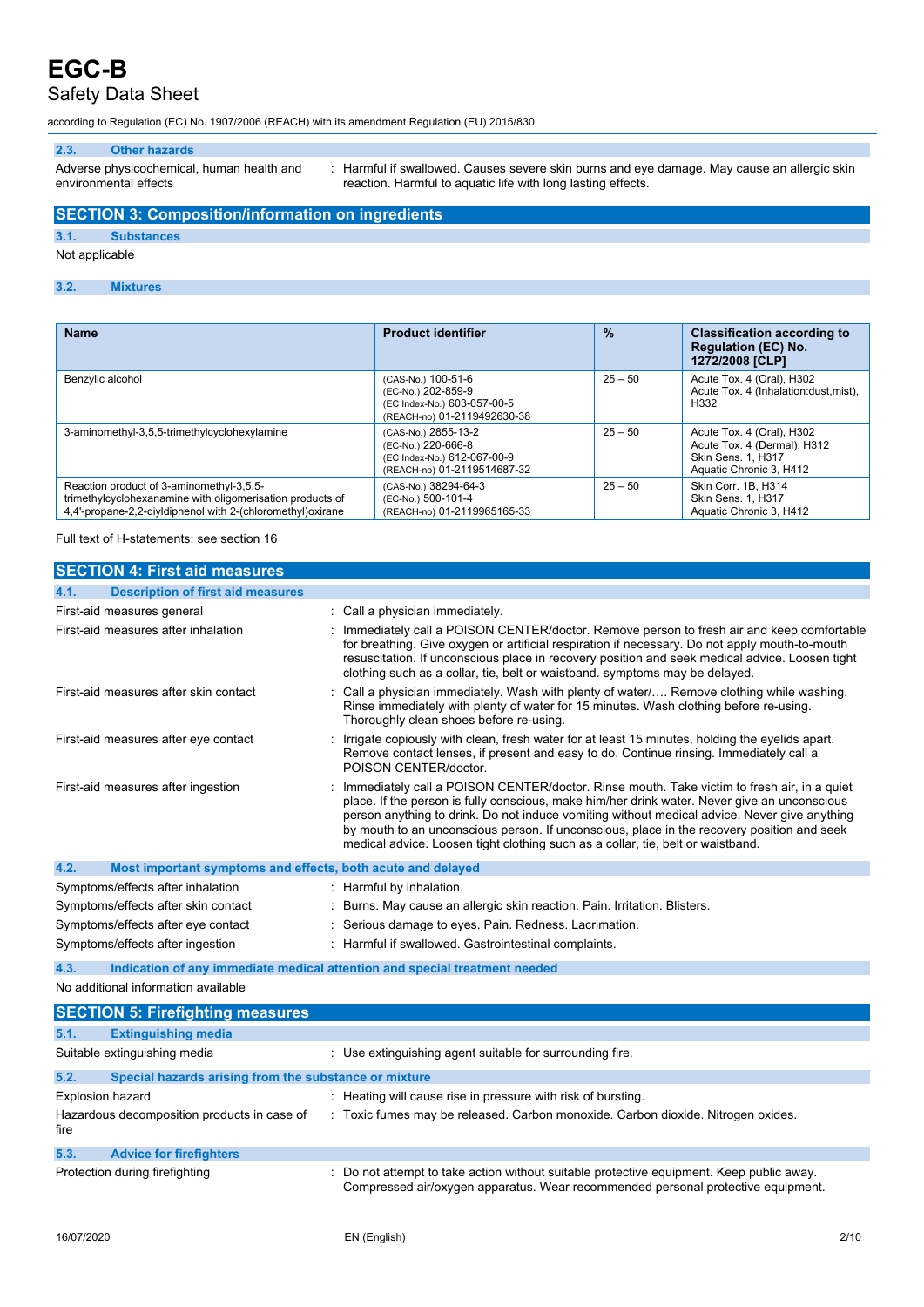Safety Data Sheet

according to Regulation (EC) No. 1907/2006 (REACH) with its amendment Regulation (EU) 2015/830

| Other information       |                                                                     |  | Toxic to aquatic organisms. Provision to contain effluent from fire extinguishing. Do not allow<br>run-off from fire fighting to enter drains or water courses.                                                                                                                                     |
|-------------------------|---------------------------------------------------------------------|--|-----------------------------------------------------------------------------------------------------------------------------------------------------------------------------------------------------------------------------------------------------------------------------------------------------|
|                         | <b>SECTION 6: Accidental release measures</b>                       |  |                                                                                                                                                                                                                                                                                                     |
| 6.1.                    | Personal precautions, protective equipment and emergency procedures |  |                                                                                                                                                                                                                                                                                                     |
| General measures        |                                                                     |  | : Evacuate area.                                                                                                                                                                                                                                                                                    |
| 6.1.1.                  | For non-emergency personnel                                         |  |                                                                                                                                                                                                                                                                                                     |
|                         | Emergency procedures                                                |  | : Ventilate spillage area. Avoid contact with skin and eyes. Only qualified personnel equipped<br>with suitable protective equipment may intervene. Evacuate unnecessary personnel. In case of<br>insufficient ventilation, wear suitable respiratory equipment. Wear suitable protective clothing. |
| 6.1.2.                  | For emergency responders                                            |  |                                                                                                                                                                                                                                                                                                     |
|                         | Protective equipment                                                |  | : Do not attempt to take action without suitable protective equipment. For further information<br>refer to section 8: "Exposure controls/personal protection".                                                                                                                                      |
| 6.2.                    | <b>Environmental precautions</b>                                    |  |                                                                                                                                                                                                                                                                                                     |
|                         |                                                                     |  | Avoid release to the environment. Notify authorities if product enters sewers or public waters.                                                                                                                                                                                                     |
| 6.3.                    | Methods and material for containment and cleaning up                |  |                                                                                                                                                                                                                                                                                                     |
| For containment         |                                                                     |  | : Stop leak without risks if possible. Avoid release to the environment. Approach from upwind.                                                                                                                                                                                                      |
| Methods for cleaning up |                                                                     |  | Take up liquid spill into absorbent material.                                                                                                                                                                                                                                                       |
| Other information       |                                                                     |  | Dispose of materials or solid residues at an authorized site. Dispose of contaminated materials<br>in accordance with current regulations.                                                                                                                                                          |

**6.4. Reference to other sections**

Concerning personal protective equipment to use, see section 8. Concerning disposal elimination after cleaning, see section 13.

| <b>SECTION 7: Handling and storage</b>                               |                                                                                                                                                                                                                                                                                                                                                                                 |
|----------------------------------------------------------------------|---------------------------------------------------------------------------------------------------------------------------------------------------------------------------------------------------------------------------------------------------------------------------------------------------------------------------------------------------------------------------------|
| <b>Precautions for safe handling</b><br>7.1.                         |                                                                                                                                                                                                                                                                                                                                                                                 |
| Precautions for safe handling                                        | : Avoid inhalation of vapour and spray mist. Concerning personal protective equipment to use,<br>see section 8. Avoid contact with skin and eyes. Persons suffering from asthma, eczema or<br>skin problems should avoid contact, including dermal contact, with this product. Ensure<br>adequate ventilation. Keep only in original container. Do not re-use empty containers. |
| Hygiene measures                                                     | : Do not eat, drink or smoke when using this product. Wash hands and other exposed areas with<br>mild soap and water before eating, drinking or smoking and when leaving work. Contaminated<br>work clothing should not be allowed out of the workplace.                                                                                                                        |
| 7.2.<br>Conditions for safe storage, including any incompatibilities |                                                                                                                                                                                                                                                                                                                                                                                 |
| Storage conditions                                                   | : Store according to local legislation. Store in original container. Keep cool. Protect from sunlight.<br>Keep container tightly closed and dry. Store in a well-ventilated place.                                                                                                                                                                                              |
| Storage area                                                         | : Smoking, eating and drinking should be prohibited in areas of storage and use.                                                                                                                                                                                                                                                                                                |
| Special rules on packaging                                           | : Opened containers must be carefully closed and kept upright to avoid leakage, correctly<br>labelled.                                                                                                                                                                                                                                                                          |

#### **7.3. Specific end use(s)**

No additional information available

|      | <b>SECTION 8: Exposure controls/personal protection</b> |                                                                                                                                                                                                                                                                                                          |
|------|---------------------------------------------------------|----------------------------------------------------------------------------------------------------------------------------------------------------------------------------------------------------------------------------------------------------------------------------------------------------------|
| 8.1. | <b>Control parameters</b>                               |                                                                                                                                                                                                                                                                                                          |
|      | No additional information available                     |                                                                                                                                                                                                                                                                                                          |
| 8.2. | <b>Exposure controls</b>                                |                                                                                                                                                                                                                                                                                                          |
|      | Appropriate engineering controls                        | : Use appropriate ventilation. Emergency eye wash fountains and safety showers should be<br>available in the immediate vicinity of any potential exposure. Measure concentrations regularly,<br>and at the time of any change occuring in conditions likely to have consequences on workers<br>exposure. |
|      | Personal protective equipment                           | Gloves. Protective goggles.                                                                                                                                                                                                                                                                              |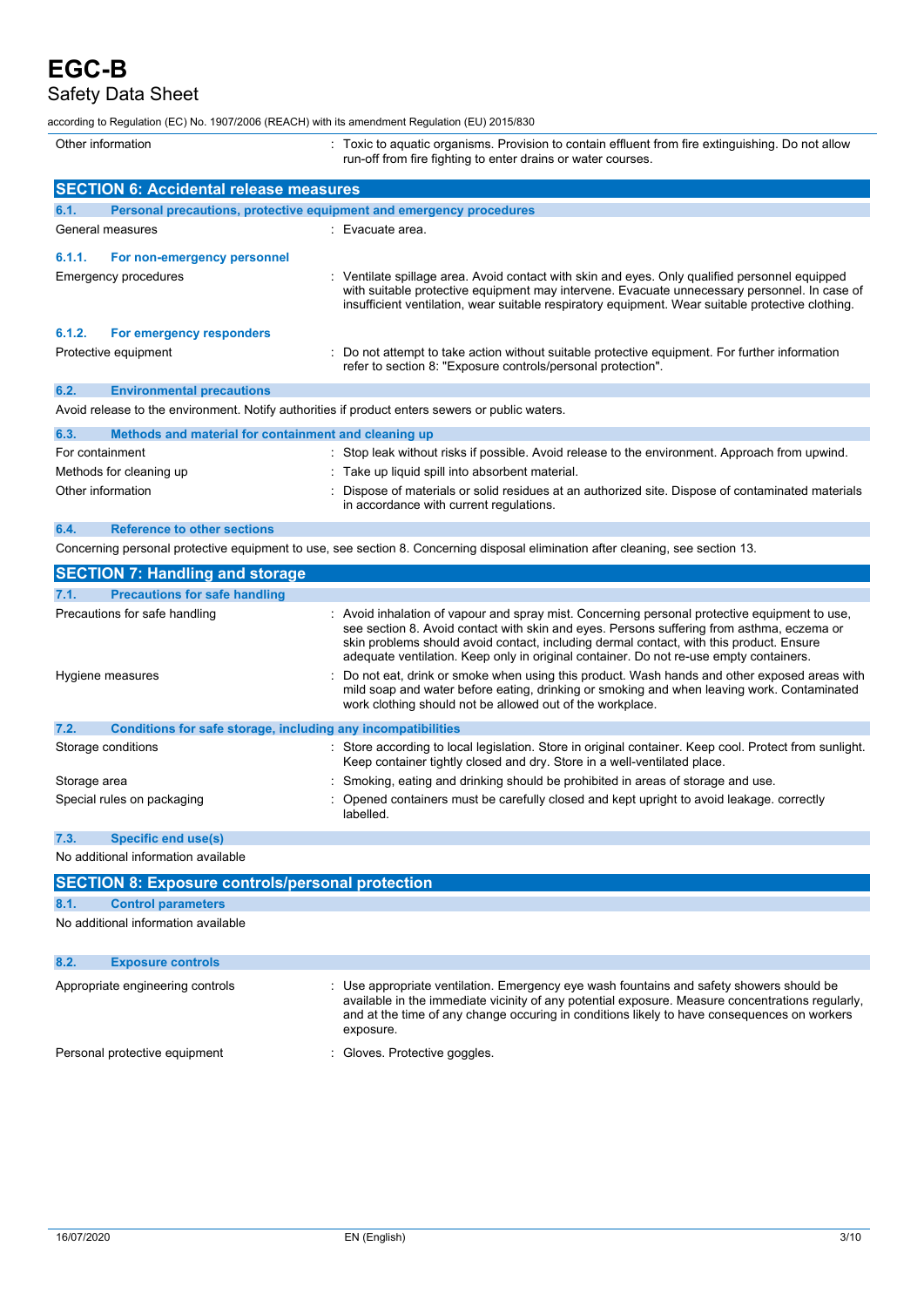# **EGC-B** Safety Data Sheet

according to Regulation (EC) No. 1907/2006 (REACH) with its amendment Regulation (EU) 2015/830

| Hand protection                                    | Impermeable protective gloves. Chemically resistant protective gloves. Gloves must be<br>replaced after each use and whenever signs of wear or perforation appear. Since the product<br>consists of several substances, it is possible to estimate the durability of the glove material<br>beforehand and it therefore needs to be tested before use. The exact break trough time has to<br>be found out by the manufacturer of the protective gloves and has to be observed. Material.<br>730 Camatril. (>=30 min). Material. 898 Butoject (>=480min) |
|----------------------------------------------------|--------------------------------------------------------------------------------------------------------------------------------------------------------------------------------------------------------------------------------------------------------------------------------------------------------------------------------------------------------------------------------------------------------------------------------------------------------------------------------------------------------------------------------------------------------|
| Eye protection                                     | Safety glasses. Face shield                                                                                                                                                                                                                                                                                                                                                                                                                                                                                                                            |
| Skin and body protection                           | Wear suitable protective clothing                                                                                                                                                                                                                                                                                                                                                                                                                                                                                                                      |
| Respiratory protection                             | : In case of insufficient ventilation, wear suitable respiratory equipment                                                                                                                                                                                                                                                                                                                                                                                                                                                                             |
|                                                    |                                                                                                                                                                                                                                                                                                                                                                                                                                                                                                                                                        |
| Other information                                  | : Do not eat, drink or smoke when using this product.                                                                                                                                                                                                                                                                                                                                                                                                                                                                                                  |
| <b>SECTION 9: Physical and chemical properties</b> |                                                                                                                                                                                                                                                                                                                                                                                                                                                                                                                                                        |

| 9.1.<br>Information on basic physical and chemical properties |                                  |
|---------------------------------------------------------------|----------------------------------|
| Physical state                                                | Liquid                           |
| Colour                                                        | Colourless.                      |
| Odour                                                         | Amine-like.                      |
| Odour threshold                                               | No data available                |
| рH                                                            | $\approx$ 11                     |
| Relative evaporation rate (butylacetate=1)                    | No data available                |
| Melting point                                                 | Not applicable                   |
| Freezing point                                                | No data available                |
| Boiling point                                                 | No data available                |
| Flash point                                                   | No data available                |
| Auto-ignition temperature                                     | No data available                |
| Decomposition temperature                                     | No data available                |
| Flammability (solid, gas)                                     | Not applicable                   |
| Vapour pressure                                               | No data available                |
| Relative vapour density at 20 °C                              | No data available                |
| Relative density                                              | No data available                |
| Solubility                                                    | No data available                |
| Partition coefficient n-octanol/water (Log Pow)               | No data available<br>$\bullet$ . |
| Viscosity, kinematic                                          | No data available                |
| Viscosity, dynamic                                            | $450 - 1050$                     |
| <b>Explosive properties</b>                                   | No data available                |
| Oxidising properties                                          | No data available                |
| <b>Explosive limits</b>                                       | No data available                |
|                                                               |                                  |

**9.2. Other information**

No additional information available

|                    | <b>SECTION 10: Stability and reactivity</b>                             |
|--------------------|-------------------------------------------------------------------------|
| 10.1.              | <b>Reactivity</b>                                                       |
|                    | Stable under normal conditions.                                         |
| 10.2.              | <b>Chemical stability</b>                                               |
| Product is stable. |                                                                         |
| 10.3.              | <b>Possibility of hazardous reactions</b>                               |
|                    | No dangerous reactions known under normal conditions of use.            |
| 10.4.              | <b>Conditions to avoid</b>                                              |
|                    | None under recommended storage and handling conditions (see section 7). |
| 10.5.              | Incompatible materials                                                  |
|                    | No additional information available                                     |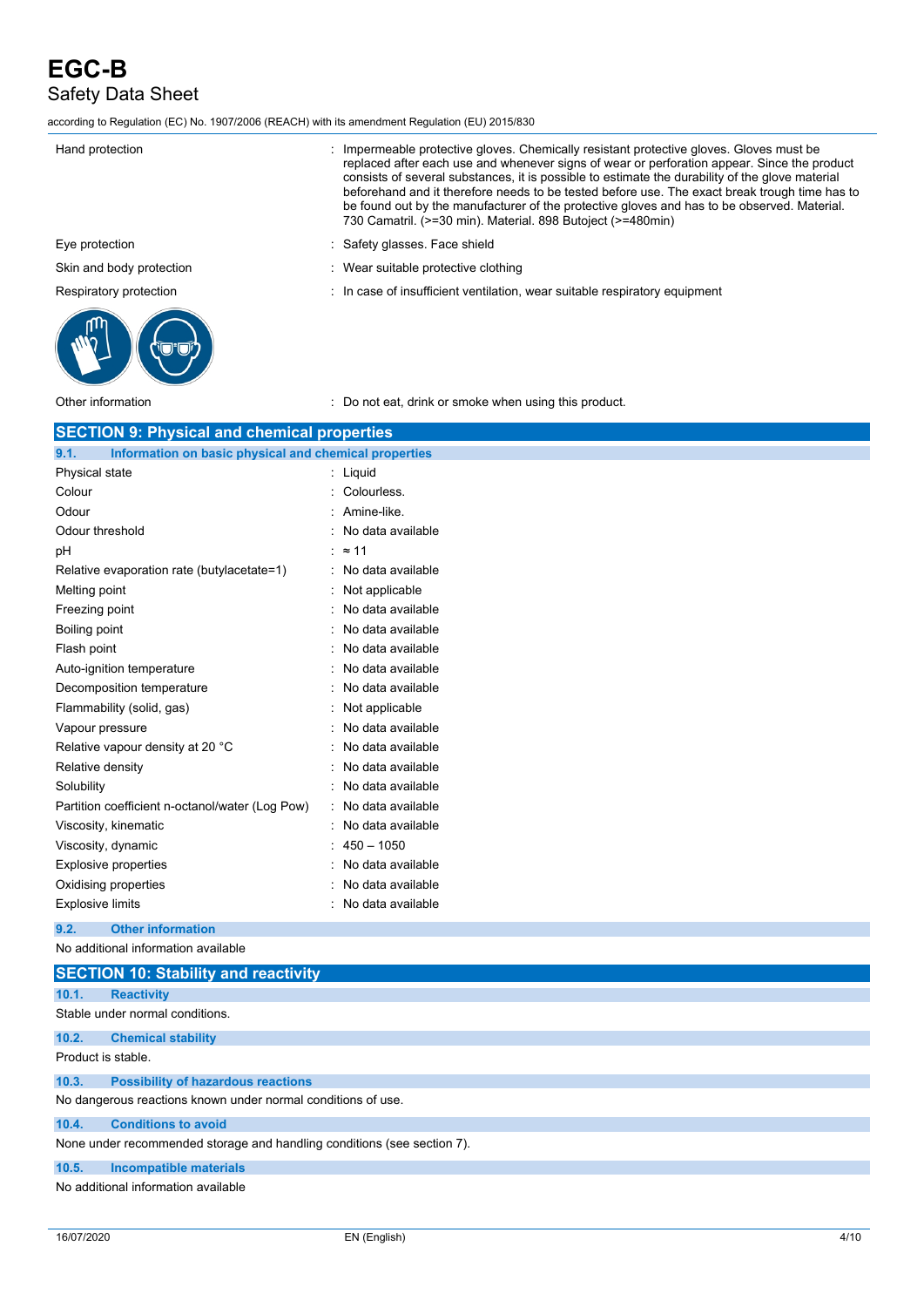### Safety Data Sheet

according to Regulation (EC) No. 1907/2006 (REACH) with its amendment Regulation (EU) 2015/830

#### **10.6. Hazardous decomposition products**

Under normal conditions of storage and use, hazardous decomposition products should not be produced.

| <b>SECTION 11: Toxicological information</b>             |                                                                                                                              |  |  |
|----------------------------------------------------------|------------------------------------------------------------------------------------------------------------------------------|--|--|
| 11.1.<br>Information on toxicological effects            |                                                                                                                              |  |  |
| Acute toxicity                                           | : Harmful if swallowed or in contact with skin. Harmful if inhaled.                                                          |  |  |
| EGC-B                                                    |                                                                                                                              |  |  |
| LD50 oral rat                                            | $1030 - 1230$ mg/kg                                                                                                          |  |  |
| LD50 oral                                                | 1639.4                                                                                                                       |  |  |
| LD50 dermal                                              | 4166,7 mg/kg                                                                                                                 |  |  |
| ATE CLP (gases)                                          | 4500 ppmv/4h                                                                                                                 |  |  |
| ATE CLP (vapours)                                        | 11 mg/l/4h                                                                                                                   |  |  |
| ATE CLP (dust, mist)                                     | 1,5 mg/l/4h                                                                                                                  |  |  |
| Benzylic alcohol (100-51-6)                              |                                                                                                                              |  |  |
| LD50 oral rat                                            | 1620 mg/kg bodyweight (Rat; Experimental value))                                                                             |  |  |
| LC50 inhalation rat (mg/l)                               | > 4,178 mg/l air (OECD 403: Acute inhalation toxicity, 4 h, Rat, Male / female, Experimental<br>value, Inhalation (aerosol)) |  |  |
| 3-aminomethyl-3,5,5-trimethylcyclohexylamine (2855-13-2) |                                                                                                                              |  |  |
| LD50 oral rat                                            | 1030 mg/kg (Equivalent to or corresponding to OECD 401, Rat, Male, Experimental value,<br>Oral, 14 day (s))                  |  |  |
| LD50 dermal rat                                          | > 2000 mg/kg bodyweight (Rat; Experimental value; OECD 402: Acute dermal toxicity)                                           |  |  |
| LC50 inhalation rat (mg/l)                               | > 5,01 mg/l/4h (Rat; Experimental value)                                                                                     |  |  |
| Skin corrosion/irritation                                | Causes severe skin burns.                                                                                                    |  |  |
|                                                          | $pH: \approx 11$                                                                                                             |  |  |
| Serious eye damage/irritation                            | Causes serious eye damage.                                                                                                   |  |  |
|                                                          | $pH: \approx 11$                                                                                                             |  |  |
| Respiratory or skin sensitisation                        | May cause an allergic skin reaction.                                                                                         |  |  |
| Germ cell mutagenicity                                   | Not classified                                                                                                               |  |  |
| Carcinogenicity                                          | Not classified                                                                                                               |  |  |
| Reproductive toxicity                                    | Not classified                                                                                                               |  |  |
| STOT-single exposure                                     | Not classified                                                                                                               |  |  |
| STOT-repeated exposure                                   | Not classified                                                                                                               |  |  |
| Aspiration hazard                                        | Not classified                                                                                                               |  |  |

| <b>SECTION 12: Ecological information</b>                                                                                                                                    |                                                                                                                                                    |  |  |
|------------------------------------------------------------------------------------------------------------------------------------------------------------------------------|----------------------------------------------------------------------------------------------------------------------------------------------------|--|--|
| 12.1.<br><b>Toxicity</b>                                                                                                                                                     |                                                                                                                                                    |  |  |
| Ecology - general                                                                                                                                                            | : Harmful to aquatic life with long lasting effects.                                                                                               |  |  |
| Benzylic alcohol (100-51-6)                                                                                                                                                  |                                                                                                                                                    |  |  |
| $LC50$ fish 1                                                                                                                                                                | 460 mg/l (EPA OPP 72-1, 96 h, Pimephales promelas, Static system, Fresh water,<br>Experimental value, Nominal concentration)                       |  |  |
| EC50 Daphnia 1                                                                                                                                                               | 230 mg/l (OECD 202: Acute Immobilization Study in Daphnia sp., 48 h, Daphnia magna, Fresh<br>water, Experimental value, GLP)                       |  |  |
| $LC50$ fish $2$                                                                                                                                                              | 10 mg/l (96 h; Lepomis macrochirus)                                                                                                                |  |  |
| ErC50 (algae)                                                                                                                                                                | 770 mg/l (OECD 201: Algae: growth inhibition study, 72 h, Pseudokirchneriella subcapitata,<br>Static system, Fresh water, Experimental value, GLP) |  |  |
| Threshold limit algae 1                                                                                                                                                      | 640 mg/l (96 h; Scenedesmus quadricauda)                                                                                                           |  |  |
| 3-aminomethyl-3,5,5-trimethylcyclohexylamine (2855-13-2)                                                                                                                     |                                                                                                                                                    |  |  |
| LC50 fish 1                                                                                                                                                                  | 110 mg/l (EU method C.1, 96 h, Leuciscus idus, Semi-static system, Fresh water,<br>Experimental value, GLP)                                        |  |  |
| EC50 Daphnia 1                                                                                                                                                               | 23 mg/l (OECD 202: Acute Immobilization Study in Daphnia sp., 48 h, Daphnia magna, Static<br>System, Fresh Water, Experimental Value, GLP)         |  |  |
| $LC50$ fish $2$                                                                                                                                                              | 110 mg/l (LC50; EU method C.1; 96 h; Leuciscus idus; Semi-static system; Fresh water;<br>Experimental value)                                       |  |  |
| NOEC chronic crustacea                                                                                                                                                       | 23                                                                                                                                                 |  |  |
| NOEC chronic algae                                                                                                                                                           | $1.5$ mg/l                                                                                                                                         |  |  |
| Reaction product of 3-aminomethyl-3,5,5-trimethylcyclohexanamine with oligomerisation products of 4,4'-propane-2,2-diyldiphenol<br>with 2-(chloromethyl)oxirane (38294-64-3) |                                                                                                                                                    |  |  |
| $LC50$ fish 1                                                                                                                                                                | 70,7 mg/l                                                                                                                                          |  |  |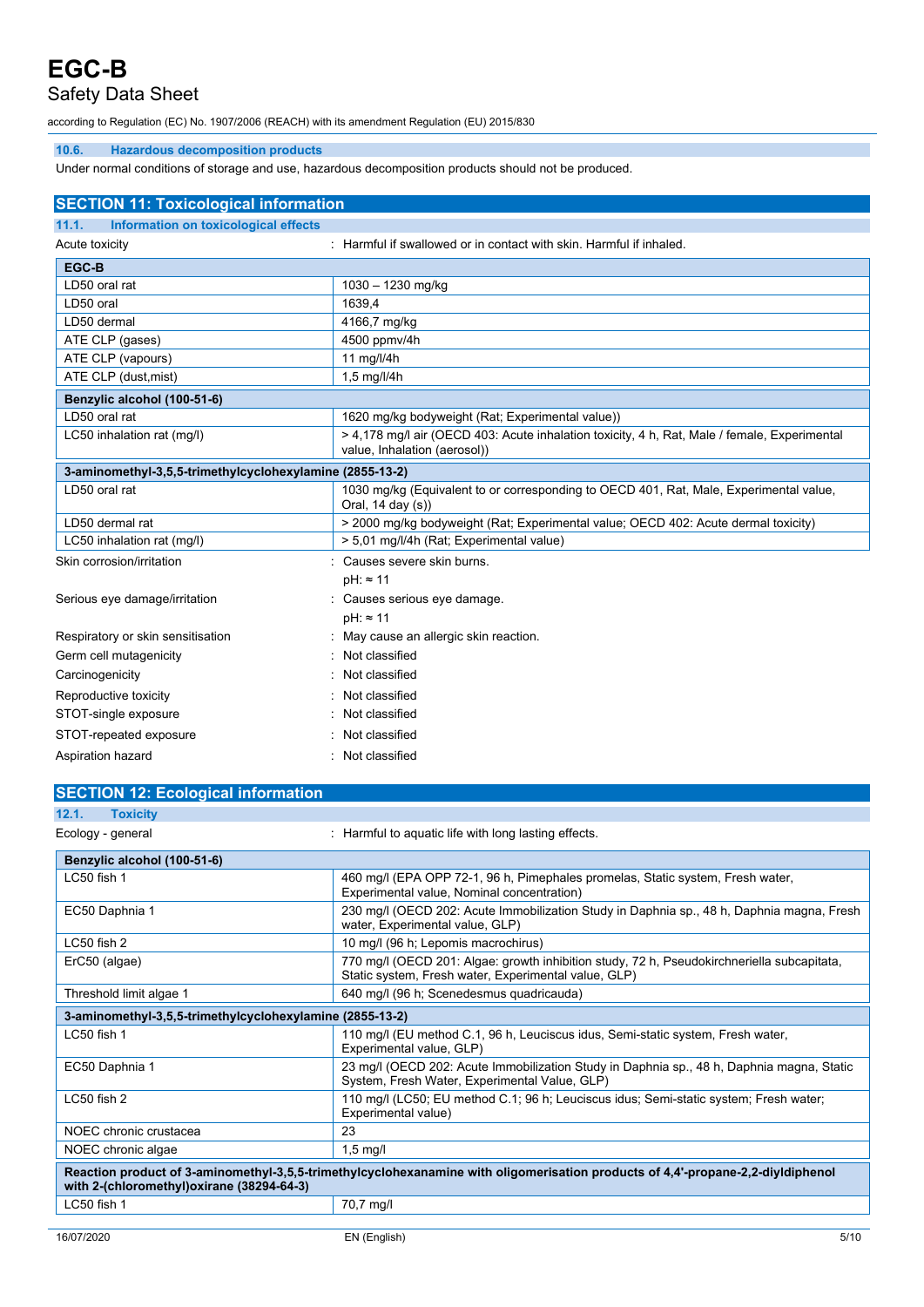### Safety Data Sheet

according to Regulation (EC) No. 1907/2006 (REACH) with its amendment Regulation (EU) 2015/830

| Reaction product of 3-aminomethyl-3,5,5-trimethylcyclohexanamine with oligomerisation products of 4,4'-propane-2,2-diyldiphenol<br>with 2-(chloromethyl)oxirane (38294-64-3) |                                                                                                                                                                                                                                                       |  |  |
|------------------------------------------------------------------------------------------------------------------------------------------------------------------------------|-------------------------------------------------------------------------------------------------------------------------------------------------------------------------------------------------------------------------------------------------------|--|--|
| EC50 Daphnia 1                                                                                                                                                               | $11,1 \text{ mg/l}$                                                                                                                                                                                                                                   |  |  |
|                                                                                                                                                                              |                                                                                                                                                                                                                                                       |  |  |
| 12.2.<br><b>Persistence and degradability</b>                                                                                                                                |                                                                                                                                                                                                                                                       |  |  |
| Benzylic alcohol (100-51-6)                                                                                                                                                  |                                                                                                                                                                                                                                                       |  |  |
| Persistence and degradability                                                                                                                                                | easily degradable in the soil. readily degradable in water.                                                                                                                                                                                           |  |  |
| Biochemical oxygen demand (BOD)                                                                                                                                              | 1,6 g $O_2/g$ substance                                                                                                                                                                                                                               |  |  |
| Chemical oxygen demand (COD)                                                                                                                                                 | 2,4 g $O_2/g$ substance                                                                                                                                                                                                                               |  |  |
| ThOD                                                                                                                                                                         | 2,5 g $O_2/g$ substance                                                                                                                                                                                                                               |  |  |
| 3-aminomethyl-3,5,5-trimethylcyclohexylamine (2855-13-2)                                                                                                                     |                                                                                                                                                                                                                                                       |  |  |
| Persistence and degradability                                                                                                                                                | Product is practically not biodegradable.                                                                                                                                                                                                             |  |  |
|                                                                                                                                                                              | Reaction product of 3-aminomethyl-3,5,5-trimethylcyclohexanamine with oligomerisation products of 4,4'-propane-2,2-diyldiphenol                                                                                                                       |  |  |
| with 2-(chloromethyl) oxirane (38294-64-3)                                                                                                                                   |                                                                                                                                                                                                                                                       |  |  |
| Biodegradation                                                                                                                                                               | $0\%$                                                                                                                                                                                                                                                 |  |  |
| 12.3.<br><b>Bioaccumulative potential</b>                                                                                                                                    |                                                                                                                                                                                                                                                       |  |  |
| Benzylic alcohol (100-51-6)                                                                                                                                                  |                                                                                                                                                                                                                                                       |  |  |
| Partition coefficient n-octanol/water (Log Pow)                                                                                                                              | 1 - 1,1 20 °c Experimental value                                                                                                                                                                                                                      |  |  |
| Bioaccumulative potential                                                                                                                                                    | Low bioaccumulation potential.                                                                                                                                                                                                                        |  |  |
| 3-aminomethyl-3,5,5-trimethylcyclohexylamine (2855-13-2)                                                                                                                     |                                                                                                                                                                                                                                                       |  |  |
| BCF other aquatic organisms 1                                                                                                                                                | 3,16 (BCF; BCFWIN)                                                                                                                                                                                                                                    |  |  |
| Partition coefficient n-octanol/water (Log Pow)                                                                                                                              | 0,99 (Experimental value; OECD 107: Partition coefficient (n-octanol / water): Shake bottle<br>method; 23 °C)                                                                                                                                         |  |  |
| Bioaccumulative potential                                                                                                                                                    | Low bioaccumulation potential.                                                                                                                                                                                                                        |  |  |
| 12.4.<br><b>Mobility in soil</b>                                                                                                                                             |                                                                                                                                                                                                                                                       |  |  |
| Benzylic alcohol (100-51-6)                                                                                                                                                  |                                                                                                                                                                                                                                                       |  |  |
| Surface tension                                                                                                                                                              | 39 mN/m (20 °C)                                                                                                                                                                                                                                       |  |  |
| Ecology - soil                                                                                                                                                               | No supplementary information available.                                                                                                                                                                                                               |  |  |
|                                                                                                                                                                              |                                                                                                                                                                                                                                                       |  |  |
| 3-aminomethyl-3,5,5-trimethylcyclohexylamine (2855-13-2)<br>Surface tension                                                                                                  | 3,47 N/m (23 °C)                                                                                                                                                                                                                                      |  |  |
| Partition coefficient n-octanol/water (Log Koc)                                                                                                                              | log Koc, 2.97; QSAR                                                                                                                                                                                                                                   |  |  |
| Ecology - soil                                                                                                                                                               | Small adsorption.                                                                                                                                                                                                                                     |  |  |
|                                                                                                                                                                              |                                                                                                                                                                                                                                                       |  |  |
| 12.5.<br><b>Results of PBT and vPvB assessment</b>                                                                                                                           |                                                                                                                                                                                                                                                       |  |  |
| Component                                                                                                                                                                    |                                                                                                                                                                                                                                                       |  |  |
| Benzylic alcohol (100-51-6)                                                                                                                                                  | This substance/mixture does not meet the PBT criteria of REACH regulation, annex XIII<br>This substance/mixture does not meet the vPvB criteria of REACH regulation, annex XIII                                                                       |  |  |
| 3-aminomethyl-3,5,5-trimethylcyclohexylamine<br>$(2855-13-2)$                                                                                                                | This substance/mixture does not meet the PBT criteria of REACH regulation, annex XIII<br>This substance/mixture does not meet the vPvB criteria of REACH regulation, annex XIII                                                                       |  |  |
| 12.6.<br><b>Other adverse effects</b>                                                                                                                                        |                                                                                                                                                                                                                                                       |  |  |
| No additional information available                                                                                                                                          |                                                                                                                                                                                                                                                       |  |  |
| <b>SECTION 13: Disposal considerations</b>                                                                                                                                   |                                                                                                                                                                                                                                                       |  |  |
| 13.1.<br><b>Waste treatment methods</b>                                                                                                                                      |                                                                                                                                                                                                                                                       |  |  |
| Regional legislation (waste)                                                                                                                                                 | : Disposal must be done according to official regulations.                                                                                                                                                                                            |  |  |
| Waste treatment methods                                                                                                                                                      | Dispose of contents/container in accordance with licensed collector's sorting instructions.<br>Dispose of waste or used sacks/containers according to local regulations. Do not re-use empty<br>containers without proper cleaning or reconditioning. |  |  |
| Additional information                                                                                                                                                       | This material and its container must be disposed of in a safe way.                                                                                                                                                                                    |  |  |

|  | $\,$ . This matcharative its container must be disposed of in a |  |  |  |
|--|-----------------------------------------------------------------|--|--|--|
|  |                                                                 |  |  |  |

# Ecology - waste materials **Ecology - waste materials** : Avoid release to the environment.

### **SECTION 14: Transport information**

#### In accordance with ADR / RID / IMDG / IATA / ADN

| 14.1.<br><b>UN number</b> |              |      |
|---------------------------|--------------|------|
| UN-No. (ADR)              | : 2735       |      |
| UN-No. (IMDG)             | : 2735       |      |
| UN-No. (IATA)             | : 2735       |      |
| UN-No. (ADN)              | : 2735       |      |
| 16/07/2020                | EN (English) | 6/10 |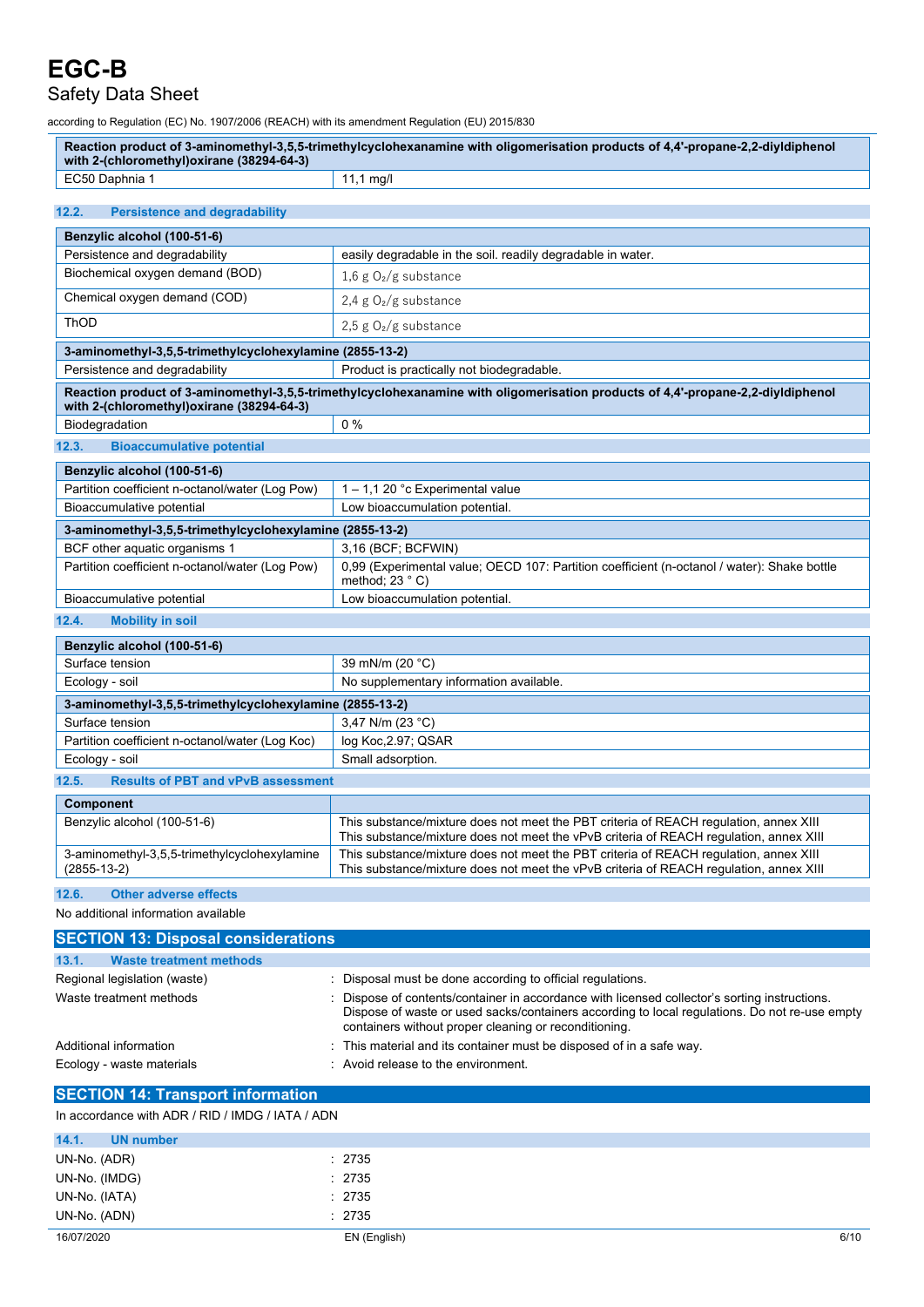# Safety Data Sheet

according to Regulation (EC) No. 1907/2006 (REACH) with its amendment Regulation (EU) 2015/830

| UN-No. (RID)                               | : 2735                                                                                                                                                                                                               |
|--------------------------------------------|----------------------------------------------------------------------------------------------------------------------------------------------------------------------------------------------------------------------|
| 14.2.<br><b>UN proper shipping name</b>    |                                                                                                                                                                                                                      |
| Proper Shipping Name (ADR)                 | : POLYAMINES, LIQUID, CORROSIVE, N.O.S.                                                                                                                                                                              |
| Proper Shipping Name (IMDG)                | : AMINES, LIQUID, CORROSIVE, N.O.S.                                                                                                                                                                                  |
| Proper Shipping Name (IATA)                | : Amines, liquid, corrosive, n.o.s.                                                                                                                                                                                  |
| Proper Shipping Name (ADN)                 | : AMINES, LIQUID, CORROSIVE, N.O.S.                                                                                                                                                                                  |
| Proper Shipping Name (RID)                 | : AMINES, LIQUID, CORROSIVE, N.O.S.                                                                                                                                                                                  |
| Transport document description (ADR)       | UN 2735 POLYAMINES, LIQUID, CORROSIVE, N.O.S. ((Isophorone Diamine, Phenol, 4,4'-(1-<br>methylethylidene)bis-, polymer with 5-amino-1,3,3-trimethylcyclohexanemethanamine and<br>(chloromethyl)oxirane)), 8, II, (E) |
| Transport document description (IMDG)      | UN 2735 AMINES, LIQUID, CORROSIVE, N.O.S. ((Isophorone Diamine, Phenol, 4,4'-(1-<br>methylethylidene)bis-, polymer with 5-amino-1,3,3-trimethylcyclohexanemethanamine and<br>(chloromethyl) oxirane)), 8, II         |
| 14.3.<br><b>Transport hazard class(es)</b> |                                                                                                                                                                                                                      |
| <b>ADR</b>                                 |                                                                                                                                                                                                                      |
| Transport hazard class(es) (ADR)           | $\therefore$ 8                                                                                                                                                                                                       |
| Danger labels (ADR)                        | $\therefore$ 8                                                                                                                                                                                                       |
|                                            |                                                                                                                                                                                                                      |
|                                            |                                                                                                                                                                                                                      |
|                                            |                                                                                                                                                                                                                      |
|                                            |                                                                                                                                                                                                                      |
|                                            |                                                                                                                                                                                                                      |
|                                            |                                                                                                                                                                                                                      |
| <b>IMDG</b>                                |                                                                                                                                                                                                                      |
| Transport hazard class(es) (IMDG)          | $\therefore$ 8                                                                                                                                                                                                       |
| Danger labels (IMDG)                       | $\therefore$ 8                                                                                                                                                                                                       |
|                                            |                                                                                                                                                                                                                      |
|                                            |                                                                                                                                                                                                                      |
|                                            |                                                                                                                                                                                                                      |
| <b>IATA</b>                                |                                                                                                                                                                                                                      |
| Transport hazard class(es) (IATA)          | $\therefore$ 8                                                                                                                                                                                                       |
| Danger labels (IATA)                       | $\therefore$ 8                                                                                                                                                                                                       |
|                                            |                                                                                                                                                                                                                      |
|                                            |                                                                                                                                                                                                                      |
|                                            |                                                                                                                                                                                                                      |
|                                            |                                                                                                                                                                                                                      |
|                                            |                                                                                                                                                                                                                      |
|                                            |                                                                                                                                                                                                                      |
| <b>ADN</b>                                 |                                                                                                                                                                                                                      |
| Transport hazard class(es) (ADN)           | : 8                                                                                                                                                                                                                  |
| Danger labels (ADN)                        | $\therefore$ 8                                                                                                                                                                                                       |
|                                            |                                                                                                                                                                                                                      |
|                                            |                                                                                                                                                                                                                      |
| <b>RID</b>                                 |                                                                                                                                                                                                                      |
| Transport hazard class(es) (RID)           | $\therefore$ 8                                                                                                                                                                                                       |
| Danger labels (RID)                        | $\therefore$ 8                                                                                                                                                                                                       |
|                                            |                                                                                                                                                                                                                      |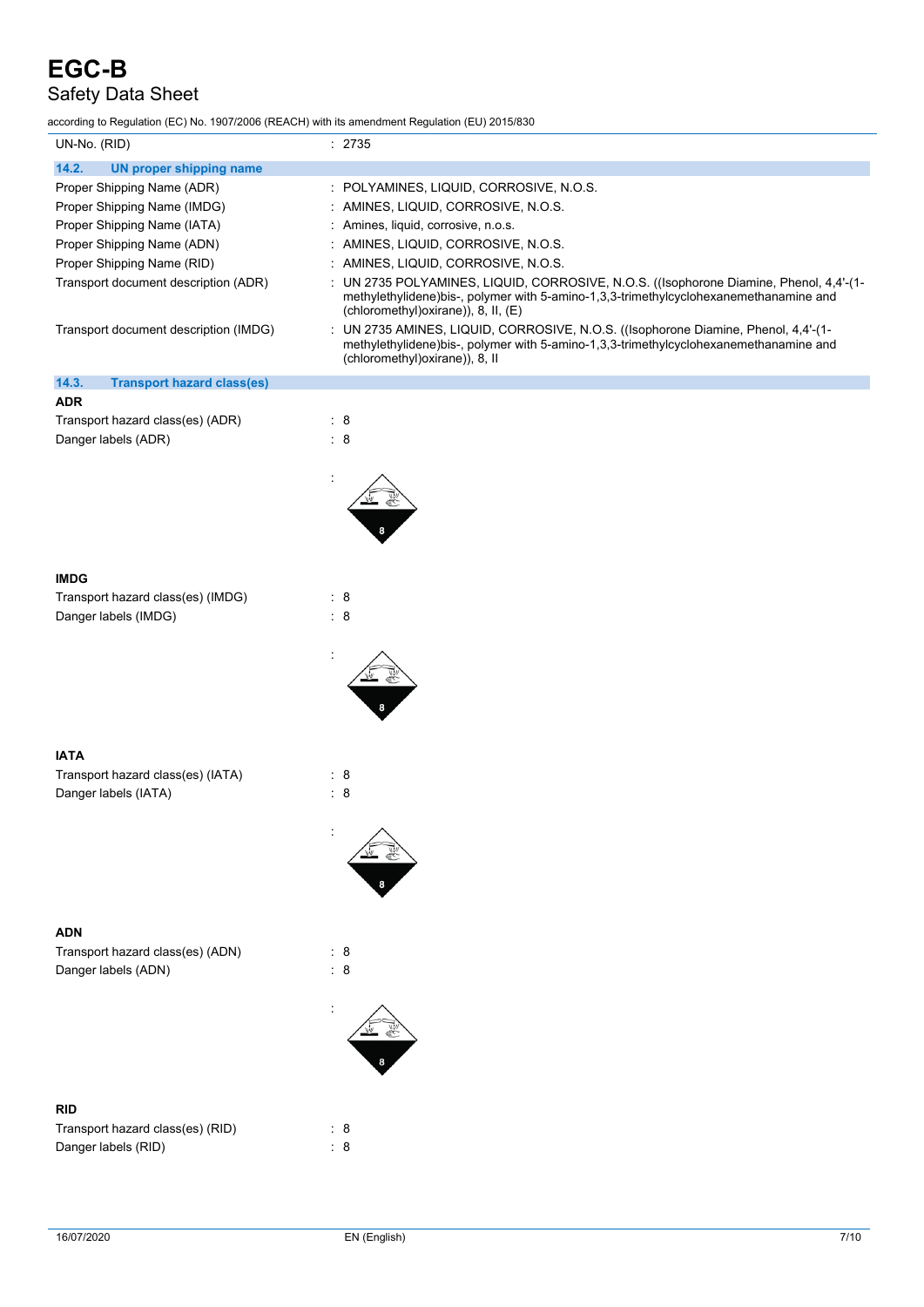# **EGC-B** Safety Data Sheet

according to Regulation (EC) No. 1907/2006 (REACH) with its amendment Regulation (EU) 2015/830

:



| 14.4.<br><b>Packing group</b>                                |                                                                                                                                                                                                                                                                                                           |
|--------------------------------------------------------------|-----------------------------------------------------------------------------------------------------------------------------------------------------------------------------------------------------------------------------------------------------------------------------------------------------------|
| Packing group (ADR)                                          | $\pm$ 11                                                                                                                                                                                                                                                                                                  |
| Packing group (IMDG)                                         | $\pm$ 11                                                                                                                                                                                                                                                                                                  |
| Packing group (IATA)                                         | : II                                                                                                                                                                                                                                                                                                      |
| Packing group (ADN)                                          | $\pm$ 11                                                                                                                                                                                                                                                                                                  |
| Packing group (RID)                                          | $\pm$ 11                                                                                                                                                                                                                                                                                                  |
| 14.5.<br><b>Environmental hazards</b>                        |                                                                                                                                                                                                                                                                                                           |
| Dangerous for the environment                                | : No                                                                                                                                                                                                                                                                                                      |
| Marine pollutant                                             | : No                                                                                                                                                                                                                                                                                                      |
| Other information                                            | : No supplementary information available                                                                                                                                                                                                                                                                  |
| 14.6.<br><b>Special precautions for user</b>                 |                                                                                                                                                                                                                                                                                                           |
| Special transport precautions                                | : Always keep container in upright position.                                                                                                                                                                                                                                                              |
| - Overland transport                                         |                                                                                                                                                                                                                                                                                                           |
| Classification code (ADR)                                    | $\therefore$ C7                                                                                                                                                                                                                                                                                           |
| Special provisions (ADR)                                     | : 274                                                                                                                                                                                                                                                                                                     |
| Limited quantities (ADR)                                     | $\therefore$ 11                                                                                                                                                                                                                                                                                           |
| Excepted quantities (ADR)                                    | $\therefore$ E2                                                                                                                                                                                                                                                                                           |
| Packing instructions (ADR)                                   | P001, IBC02                                                                                                                                                                                                                                                                                               |
| Mixed packing provisions (ADR)                               | <b>MP15</b>                                                                                                                                                                                                                                                                                               |
| Portable tank and bulk container instructions<br>(ADR)       | : T11                                                                                                                                                                                                                                                                                                     |
| Portable tank and bulk container special<br>provisions (ADR) | $:$ TP1, TP27                                                                                                                                                                                                                                                                                             |
| Tank code (ADR)                                              | $:$ L4BN                                                                                                                                                                                                                                                                                                  |
| Vehicle for tank carriage                                    | : AT                                                                                                                                                                                                                                                                                                      |
| Transport category (ADR)                                     | $\therefore$ 2                                                                                                                                                                                                                                                                                            |
| Hazard identification number (Kemler No.)                    | $\therefore 80$                                                                                                                                                                                                                                                                                           |
| Orange plates                                                | İ,<br>80<br>2735                                                                                                                                                                                                                                                                                          |
| Tunnel restriction code (ADR)                                | E                                                                                                                                                                                                                                                                                                         |
| EAC code                                                     | : 2X                                                                                                                                                                                                                                                                                                      |
| APP code                                                     | $\therefore$ B                                                                                                                                                                                                                                                                                            |
| - Transport by sea                                           |                                                                                                                                                                                                                                                                                                           |
| Special provisions (IMDG)                                    | : 274                                                                                                                                                                                                                                                                                                     |
| Limited quantities (IMDG)                                    | : 1 L                                                                                                                                                                                                                                                                                                     |
| Excepted quantities (IMDG)                                   | $\therefore$ E2                                                                                                                                                                                                                                                                                           |
|                                                              | : P001                                                                                                                                                                                                                                                                                                    |
| Packing instructions (IMDG)                                  | : IBC02                                                                                                                                                                                                                                                                                                   |
| IBC packing instructions (IMDG)                              | $:$ T11                                                                                                                                                                                                                                                                                                   |
| Tank instructions (IMDG)                                     |                                                                                                                                                                                                                                                                                                           |
| Tank special provisions (IMDG)                               | $:$ TP1, TP27                                                                                                                                                                                                                                                                                             |
| EmS-No. (Fire)                                               | $: F-A$                                                                                                                                                                                                                                                                                                   |
| EmS-No. (Spillage)                                           | $S-B$                                                                                                                                                                                                                                                                                                     |
| Stowage category (IMDG)                                      | : A                                                                                                                                                                                                                                                                                                       |
| Properties and observations (IMDG)                           | : Colourless to yellowish liquids or solutions with a pungent odour. Miscible with or soluble in<br>water. When involved in a fire, evolve toxic gases. Corrosive to most metals, especially to<br>copper and its alloys. Reacts violently with acids. Cause burns to skin, eyes and mucous<br>membranes. |
| - Air transport                                              |                                                                                                                                                                                                                                                                                                           |
| PCA Excepted quantities (IATA)                               | $\cdot$ E2                                                                                                                                                                                                                                                                                                |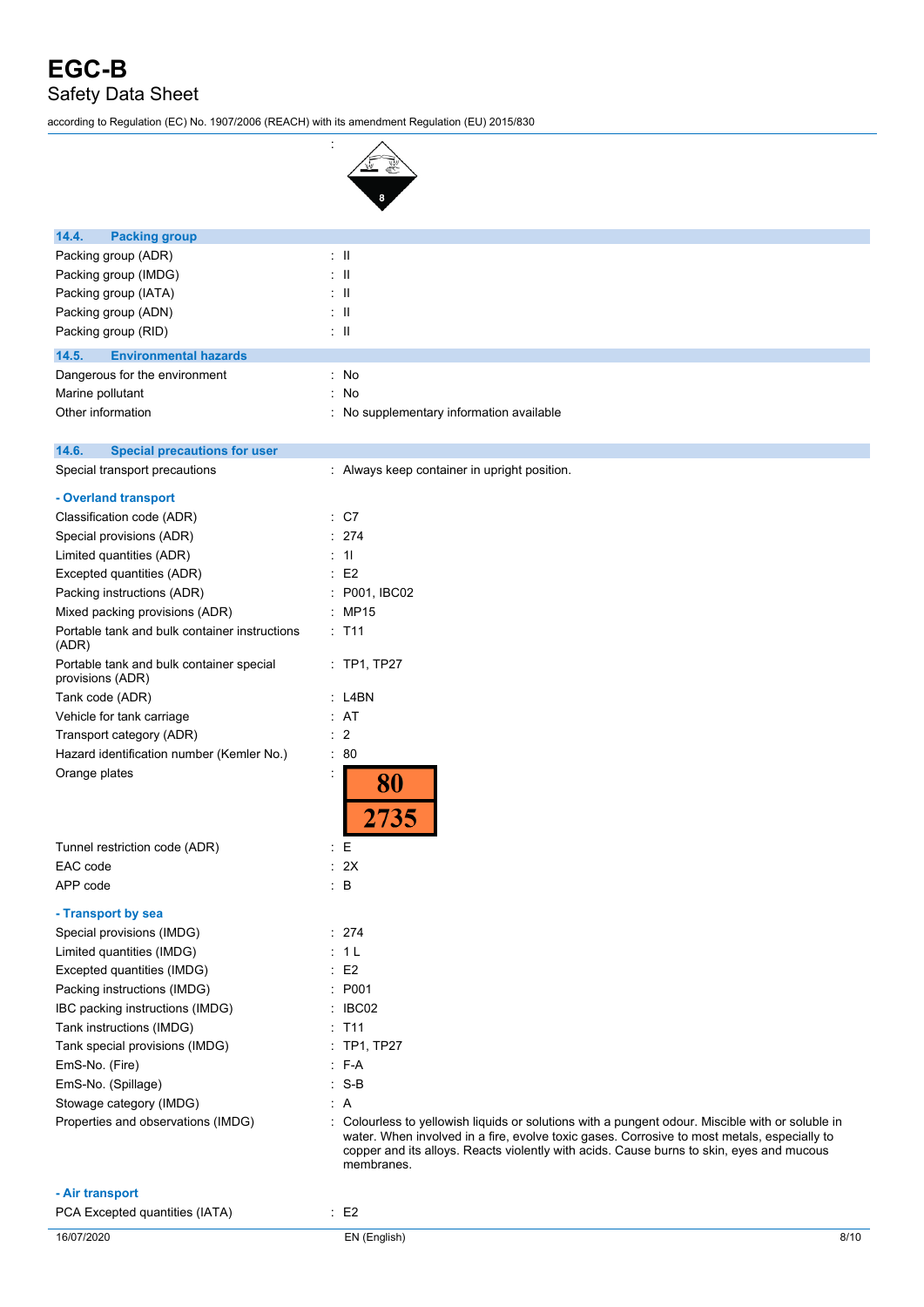# Safety Data Sheet

according to Regulation (EC) No. 1907/2006 (REACH) with its amendment Regulation (EU) 2015/830

| PCA Limited quantities (IATA)                                | : Y840           |
|--------------------------------------------------------------|------------------|
| PCA limited quantity max net quantity (IATA)                 | : 0.5L           |
| PCA packing instructions (IATA)                              | $\therefore$ 851 |
| PCA max net quantity (IATA)                                  | : 1L             |
| CAO packing instructions (IATA)                              | : 855            |
| CAO max net quantity (IATA)                                  | : 30L            |
| Special provisions (IATA)                                    | : A3             |
| ERG code (IATA)                                              | : 8L             |
| - Inland waterway transport                                  |                  |
| Classification code (ADN)                                    | $\therefore$ C7  |
| Special provisions (ADN)                                     | : 274            |
| Limited quantities (ADN)                                     | : 1L             |
| Excepted quantities (ADN)                                    | $\therefore$ E2  |
| Carriage permitted (ADN)                                     | $\therefore$ T   |
| Equipment required (ADN)                                     | $:$ PP, EP       |
| Number of blue cones/lights (ADN)                            | $\therefore$ 0   |
| Carriage prohibited (ADN)                                    | : No             |
| Not subject to ADN                                           | $\therefore$ No  |
| - Rail transport                                             |                  |
| Classification code (RID)                                    | $\therefore$ C7  |
| Special provisions (RID)                                     | : 274            |
| Limited quantities (RID)                                     | : 1L             |
| Excepted quantities (RID)                                    | E2               |
| Packing instructions (RID)                                   | : P001, IBC02    |
| Mixed packing provisions (RID)                               | : MP15           |
| Portable tank and bulk container instructions<br>(RID)       | : T11            |
| Portable tank and bulk container special<br>provisions (RID) | $:$ TP1, TP27    |
| Tank codes for RID tanks (RID)                               | : L4BN           |
| Transport category (RID)                                     | $\therefore$ 2   |
| Colis express (express parcels) (RID)                        | $\therefore$ CE6 |
| Hazard identification number (RID)                           | $\therefore 80$  |
| Carriage prohibited (RID)                                    | : No             |
|                                                              |                  |

**14.7. Transport in bulk according to Annex II of MARPOL 73/78 and the IBC Code**

Not applicable

#### **SECTION 15: Regulatory information**

**15.1. Safety, health and environmental regulations/legislation specific for the substance or mixture**

#### **15.1.1. EU-Regulations**

Contains no REACH substances with Annex XVII restrictions Contains no substance on the REACH candidate list Contains no REACH Annex XIV substances

#### **15.1.2. National regulations**

giftige stoffen – Vruchtbaarheid

#### **Germany**

| Regulatory reference                                                               | : WGK 2, Significantly hazardous to water (Classification according to AwSV, Annex 1) |
|------------------------------------------------------------------------------------|---------------------------------------------------------------------------------------|
| Hazardous Incident Ordinance (12. BImSchV)                                         | : Is not subject of the 12. BlmSchV (Hazardous Incident Ordinance)                    |
| <b>Netherlands</b>                                                                 |                                                                                       |
| SZW-lijst van kankerverwekkende stoffen                                            | : None of the components are listed                                                   |
| SZW-lijst van mutagene stoffen                                                     | : None of the components are listed                                                   |
| NIET-limitatieve lijst van voor de voortplanting<br>giftige stoffen - Borstvoeding | : None of the components are listed                                                   |

NIET-limitatieve lijst van voor de voortplanting : None of the components are listed